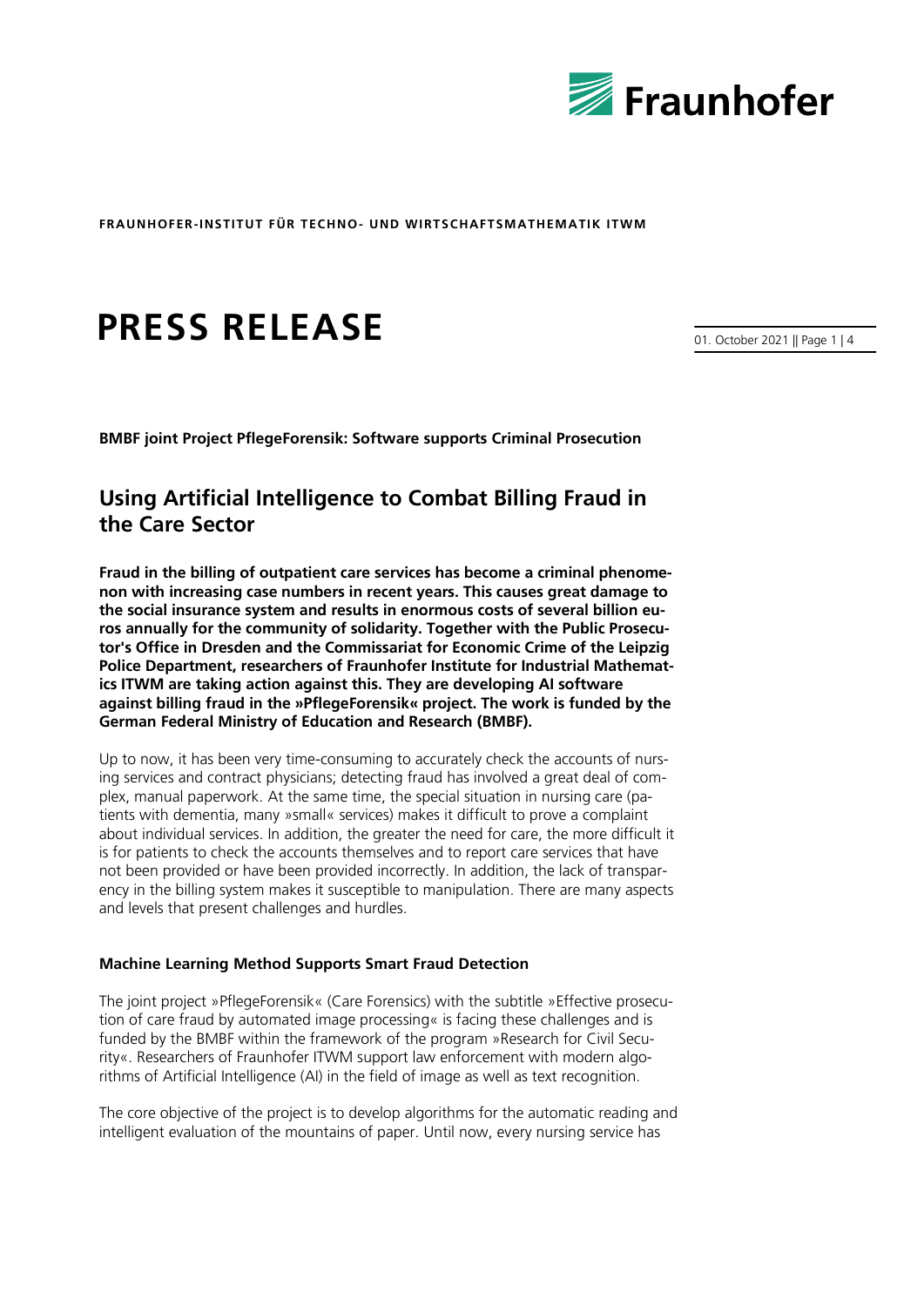

had its own paper documents, which are structured differently and usually have little digital content. Some of them are completed by hand, some are tables, others are continuous text. Automated checking is a real challenge. »Up to now, the various documents have been manually transferred to tables and checked. With image processing, you can automate a lot here. Both the document structure can be captured with intelligent algorithms, as well as the content. For example, signatures can be found in documents and assigned to the right employees,« explains Dr. Henrike Stephani, deputy head of the »Image Processing« department at Fraunhofer ITWM.

# **AI Sleuth for Billing in Nursing Care**

The billing documents are also an interplay of service records, tour schedules, duty rosters and other documents – these must be combined during the audit in order to uncover fraud. »A conspicuous feature can be, for example, that many of the nurse's services were billed at the same time in the service record, but the duty roster only lists a short assignment. We have to find such peculiarities in an automated way,« says Dr. Elisabeth Leoff, deputy head of the »Financial Mathematics« department at Fraunhofer ITWM.

»Our joint research project is intended to shorten the time-consuming and labor-intensive evaluation of evidence by shifting the manual to an automated collection and evaluation of care service documents,« explains Steffen Leitte, public prosecutor at the Dresden General Prosecutor's Office. »This requires AI expertise and mathematics.«

Machine Learning (ML) methods are used in the research project, especially in the digital capture of the various document types. A combination of image processing methods and modern Deep Learning methods is used. Various algorithms learn from a mixture of artificial and anonymized real data first to recognize crucial information and then to detect anomalies. In order to train these AI algorithms, a database is filled by the ITWM team and the Leipzig police department. This means that several thousand documents must have been created by humans and marked with properties in order to make the algorithm intelligent in the first place. The algorithms are programmed and repeatedly tested and improved with data from real investigative procedures. The analysis of the documents then forms the basis for the evaluation and detection of conspicuous features.

#### **Software Simplifies and Accelerates Work of Law Enforcement Agencies**

But the work is not done with algorithms alone: »In the end, we want to provide investigators with a software tool that helps to systematically uncover fraud cases more quickly. It must be easy to use for the public prosecutor's office and the police, and it must deliver results that are as reliable as possible. In addition, the computing time

01. October 2021 || Page 2 | 4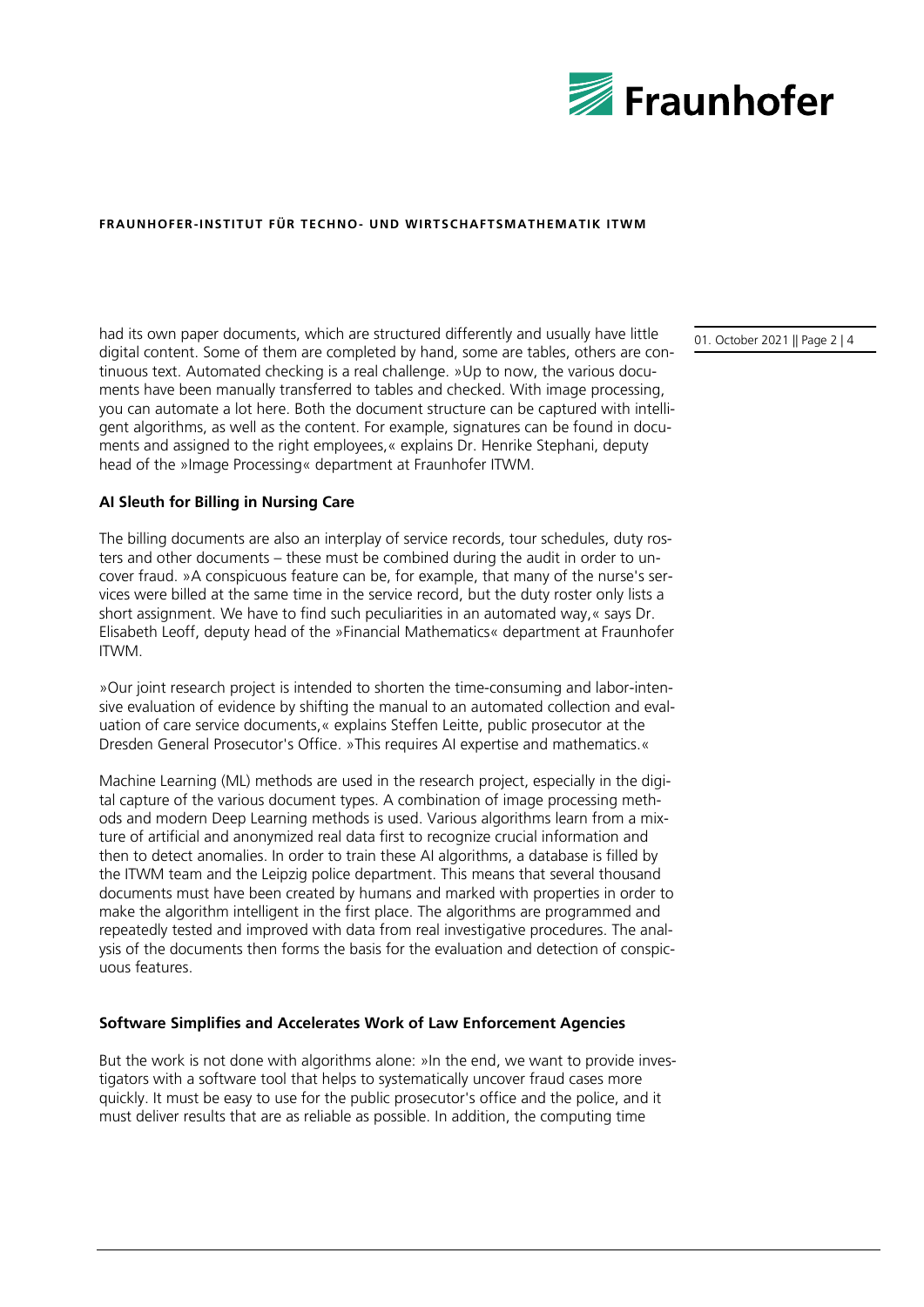

must not be too long, as the police should be able to quickly retrain the software independently for unknown formats. Which can often still be difficult with Deep Learning methods today,« Leoff emphasizes.

The research project started on 01.01.2021 and will run for two years. Initial work results already show significant project progress towards a software that will simplify the work of law enforcement agencies in the future, but can also be used by health and long-term care insurance companies to check billing records.

01. October 2021 || Page 3 | 4

#### **Image Material**

| Klient (Nr.: 123)                            |              |                                                |                                            |         |         |                      |                                 |          |                                |              | Kostenträger |              |              |              |                      |          |                |                                              |                | Arzt (Kassenarzt-Nr. 123456789) |                            |                  |                       |  |
|----------------------------------------------|--------------|------------------------------------------------|--------------------------------------------|---------|---------|----------------------|---------------------------------|----------|--------------------------------|--------------|--------------|--------------|--------------|--------------|----------------------|----------|----------------|----------------------------------------------|----------------|---------------------------------|----------------------------|------------------|-----------------------|--|
| Name, Vorname<br>Straße Hausnr.<br>00000 Ort |              |                                                |                                            |         |         |                      |                                 |          |                                |              |              |              |              |              |                      |          |                | Name Vorname<br>Straße Hausnummer<br>PLZ Ort |                |                                 |                            |                  |                       |  |
| Geb.-Datum: 12.12.1912<br>Pflegegrad: 2      |              | Versicherten-Nr.: A 123456789<br>Status: 12345 |                                            |         |         |                      |                                 |          | Kostenträger-IK:<br>Kassen-Nr: |              |              |              |              |              |                      |          |                |                                              |                | Beleg-Nr.:<br>Grundlage:        | 2990, 2972<br>§ 37.2 SGB V |                  |                       |  |
| Leistungen                                   | Ein-<br>satz | $\mathbf{1}$<br>$\overline{2}$<br>Fr<br>-Sa    | $\mathbf{3}$<br>$\overline{A}$<br>Mo<br>So | 5<br>Di | 6<br>MI | $\overline{7}$<br>Do | $\overline{9}$<br>8<br>Sa<br>Fr | 10<br>So | 11<br>Mo                       | 12<br>DI     | 13<br>M      | 14<br>Do     | 15<br>Fr     | 16<br>Sa     | 17<br>18<br>Mo<br>So | 19<br>DI | 20<br>Mi       | 21<br>Do                                     | 22<br>Fr       | 23<br>Sa                        |                            | 29<br>$Fr$ $s_a$ | 31<br>30<br><b>So</b> |  |
| Kompressionsverband anl.                     | F1           |                                                |                                            |         |         |                      |                                 |          | $\mathbf{1}$                   | $\mathbf{1}$ | 1            | $\mathbf{1}$ | 1.           | 4            | 1.<br>1              |          | 1              | 1                                            |                |                                 |                            |                  | 1                     |  |
| Injektionen s.c., sonstige                   | FI           |                                                |                                            |         |         |                      |                                 |          | ¥                              | 1            | ¥            | 1            | $\mathcal X$ | $\mathbf{1}$ | Y<br>$\mathbf{1}$    | Y        | $\overline{1}$ | $\boldsymbol{r}$                             |                |                                 |                            |                  |                       |  |
| Einsatzzeiten ans                            |              |                                                |                                            |         |         |                      |                                 |          |                                |              |              |              |              |              |                      |          |                | 625 3065 6563 6463 820 140 63 63 63 63       |                |                                 |                            |                  | 120140                |  |
| Handzeichen ==                               |              |                                                |                                            |         |         |                      |                                 |          |                                |              |              |              |              |              | 55551451455556       |          |                | 555                                          |                |                                 |                            |                  |                       |  |
| Abnehmen von<br>Kompressionsverbänden        |              |                                                |                                            |         |         |                      |                                 |          |                                |              |              |              |              |              | $\mathbf{1}$         |          | 1              | $\mathbf{1}$                                 | $\overline{1}$ |                                 |                            |                  |                       |  |
| Einsatzzeiten ==>                            |              |                                                |                                            |         |         |                      |                                 |          |                                |              |              |              |              |              |                      |          |                |                                              |                |                                 |                            |                  |                       |  |
| Handzeichen ==>                              |              |                                                |                                            |         |         |                      |                                 |          |                                |              |              |              |              |              |                      |          |                |                                              |                |                                 |                            |                  |                       |  |
| Unterschriften des Klienten:                 |              |                                                |                                            | 11,54   |         |                      |                                 |          |                                |              |              |              |              |              |                      |          |                |                                              |                |                                 |                            |                  |                       |  |
|                                              |              |                                                |                                            |         | 95      |                      |                                 |          |                                |              |              |              |              |              |                      |          |                |                                              |                |                                 |                            |                  |                       |  |

**The two researchers Dr. Henrike Stephani and Dr. Elisabeth Leoff of Fraunhofer ITWM in front of an anonymized test object.**

## **Contact**

#### Esther Packullat

Fraunhofer-Institut für Techno- und Wirtschaftsmathematik ITWM Fraunhofer-Platz 1 67663 Kaiserslautern